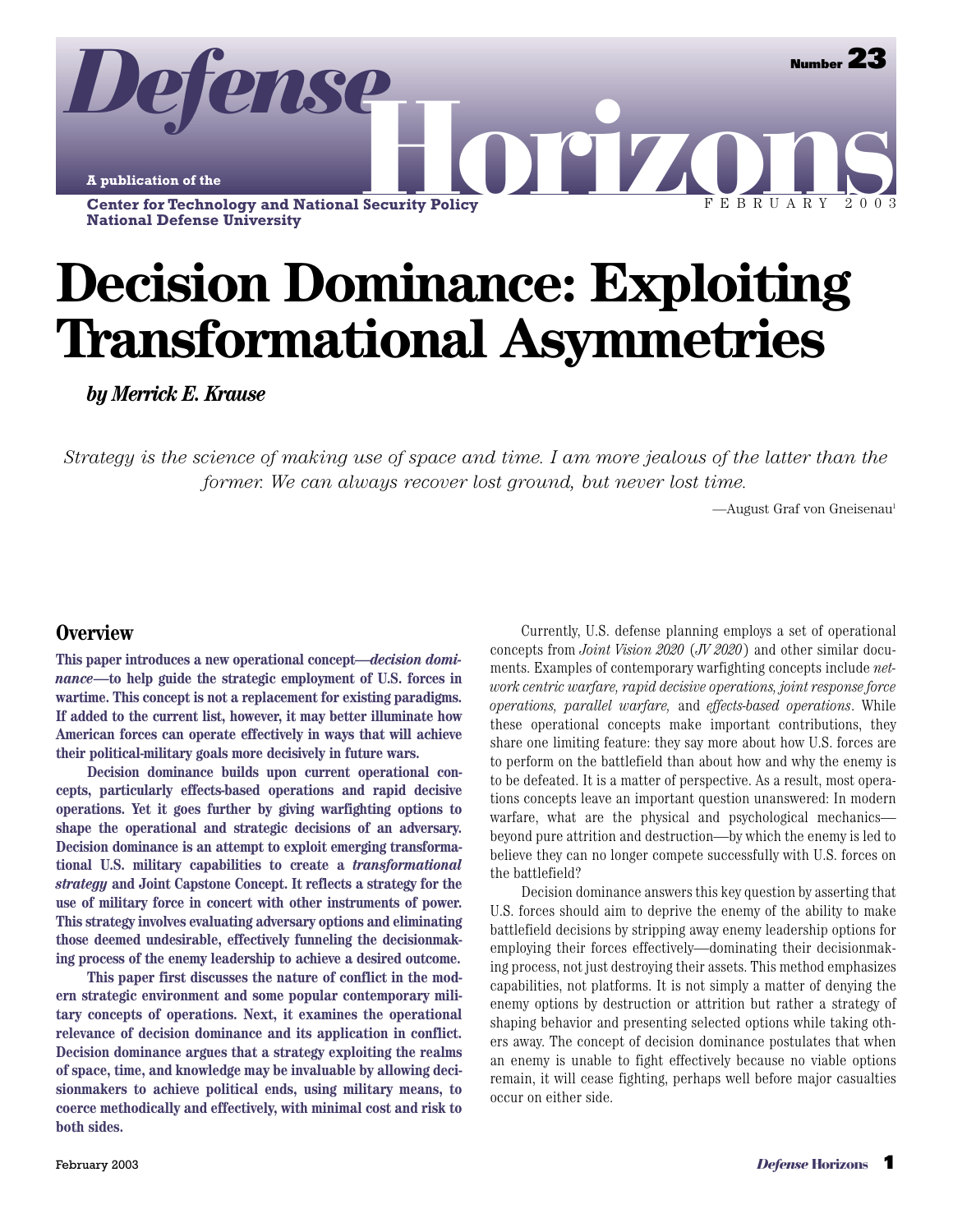Decision dominance goes beyond denial through attrition of fielded forces. In wars in which the aim is to induce the enemy to accede to U.S. demands rather than to destroy their forces wholly and occupy their territory, this new concept offers a prescription for applying U.S. forces and doctrines in ways that have quick, decisive strategic effects. It belongs in the collection of operational concepts as an output-oriented complement to those that already exist.

## **The Nature of Modern Conflict**

The reality of war today and in the near future is that destruction or conquest for territorial aggrandizement are unlikely American endeavors. Indeed, even preemption, a topic of much recent discussion, would only be a proactive defensive maneuver for limited

*The first, the supreme, the most far-reaching act of judgment that the statesman and commander have to make is to establish . . . the kind of war on which they are embarking; neither mistaking it for, nor trying to turn it into, something that is alien to its nature. This is the first of all strategic questions and the most comprehensive.*

—Carl von Clausewitz2

ends and self-defense, certainly without the intent to crush a population. Conflicts with limited U.S. objectives are likely, and attrition, or the wanton destruction of enemy forces, is neither a politically viable nor typically desirable solution. Since limited conflicts will frame the strategic environment for the foreseeable future, practical applications of force require flexible strategies that leverage U.S. asymmetric advantages to produce rapid, economical results. This requires recognition that although adversaries may use asymmetric means to achieve success in the realms of policy and warfare, the United States possesses considerable asymmetric power of its own. How to fight wars that exploit the American asymmetric advantages of information dominance, space, rapid global response, global mobility, and other key capabilities has not been fully explored, though current popular operational concepts begin to form a guide.

Until recently, technology and tradition have relegated the use of military force to the same general functions on which Caesar and Napoleon relied. Historically, battle was engaged to annihilate the enemy or to exhaust them by wearing down their military forces, reducing enemy power before one's own forces were exhausted.<sup>3</sup> Exhaustion was manifest in attrition warfare, where two forces pounded one another until one could no longer continue. Both sides ended a conflict bloody and weakened. Then the marginal victor would impose his will on the vanquished. Attrition has never been an economical way to fight. Fortunately, technologies have provided entrance into the exploration of new ways to employ force and concepts of operations in modern warfare.

## **New Operational Concepts**

In the past two decades or so, the revolution in military affairs (RMA) and its civilian complement, the information revolution, have made possible many transformational concepts of force application. Emerging technologies and techniques integrate vast amounts of information into the decisionmaking process by using data fusion, or systems that manipulate and combine data from numerous sources

*Information and knowledge are the thermonuclear weapons of our time.*

—Thomas Stewart4

into useful information. These systems will permit future American leaders to make rapid and correct decisions with less risk and cost. Decisions made swiftly and correctly during a crisis, and orders executed without delay after the decisions have been made, are characteristics of a transformational U.S. military and are distinct American asymmetric advantages. Quick and precise decisions and actions will prove to be the principal antecedents to American success in future conflict, particularly in time-sensitive situations.

New technology that sparked the current RMA, principally rapid information acquisition, information processing, systems networking, communications, and computational devices, is integral to the modern U.S. military transformation. Exploiting transformational capabilities for military efficiencies foreshadows a vast improvement in U.S. military power, an order of magnitude or greater, changing the character of how the United States engages in international diplomacy and conflict. This has led to the ability to achieve more tailored and precise effects besides simple attrition or annihilation. However, to achieve revolutionary gains in military capability, an RMA also requires military systems evolution and operational innovation (that is, doctrinal change) and organizational adaptation to realize the full potential of any technological capability.5 Without these other elements, technology alone will not truly provide a leap-ahead capability or a true military transformation only a marginal return based on peripheral investments.

To continue to exploit the emerging RMA and further the ongoing U.S. military transformation, the September 2001 *Quadrennial Defense Review Report* (*QDR Report*) presented the new Department of Defense (DOD) strategic framework. The framework is built upon several policy goals: assure, dissuade, deter, defend, and defeat. Allies and friends must be assured of U.S. commitment. Potential adversaries must be dissuaded from initiating future military competition by observing increasing U.S. military advantages. Nations that pose a threat should be deterred from aggression, but if that deterrent fails, American interests must be defended and the aggressors defeated.<sup>6</sup> Decision dominance explores execution of the last goal, but it can contribute to the others, including preemptive actions taken for defensive purposes. Recent operational concepts also attempt to fulfill the DOD objectives stated in the *QDR Report*. It is, therefore, constructive to examine some of the more popular concepts of operations.

*JV 2020* advocates the use of emerging technologies to achieve an asymmetric advantage over potential adversaries and rapidly

**Lieutenant Colonel Merrick E. Krause, USAF, wrote this paper while a senior military fellow in the Institute for National Strategic Studies at the National Defense University. Questions or comments may be e-mailed to the institute at [ndu-inss-research@ndu.edu.](mailto:ndu-inss-research@ndu.edu)**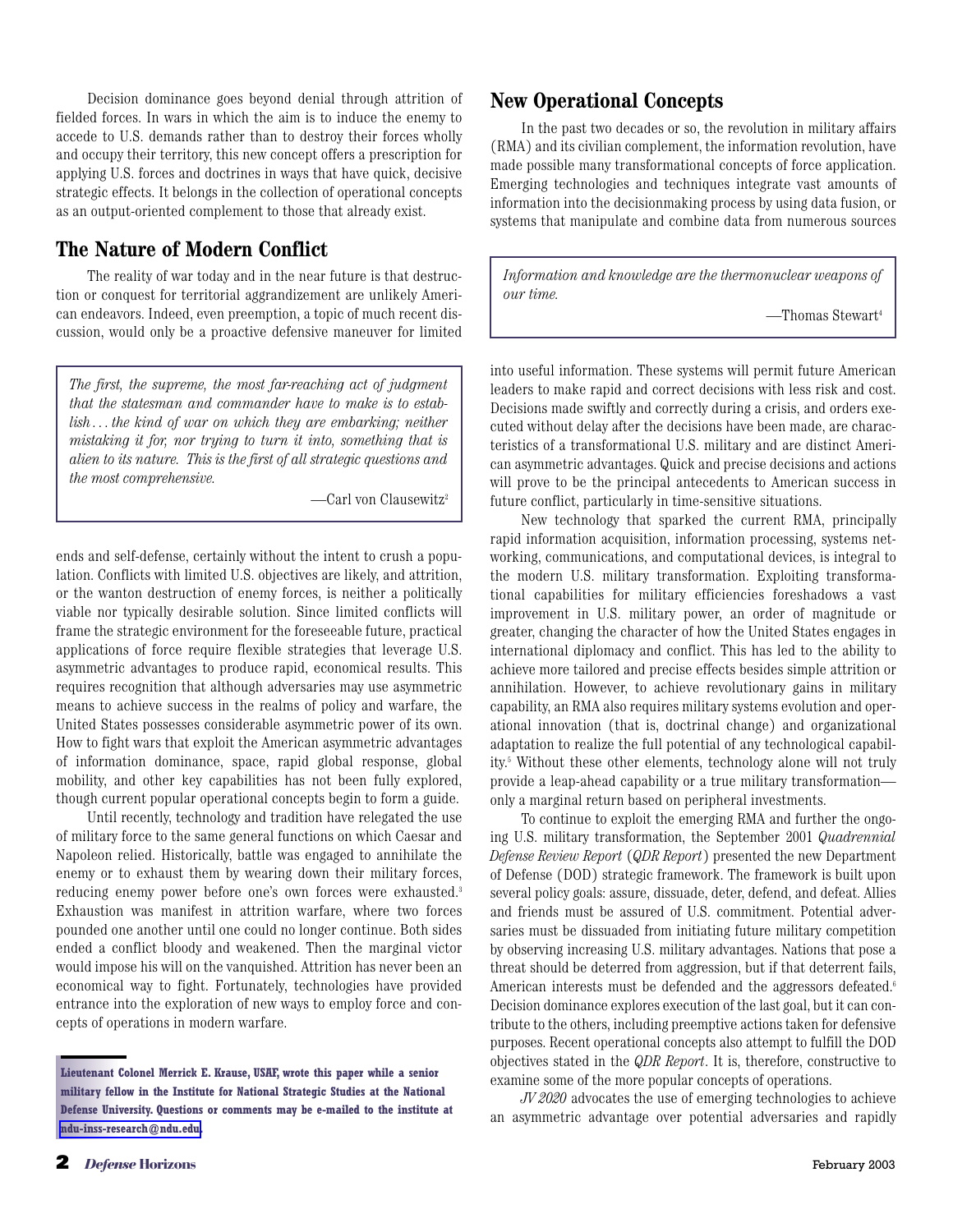dominate them militarily. *JV 2020* also notes that future conflicts will likely include coalition partners and cooperation with interagency and nongovernmental organizations. Moreover, future wars will require the Armed Forces to engage and defeat any adversary through tailored, sustained, and synchronized operations. These operations may span the domains of land, sea, air, space, and information, throughout the spectrum of conflict—from presence, peacekeeping, and theater engagement to strategic deterrence and major theater war. Therefore, the Chairman of the Joint Chiefs of Staff concept of *full spectrum dominance* presents a vision of how the U.S. military can be used to best meet anticipated political objectives across this spectrum of conflict.7

*JV 2020* lays out four operational concepts to realize full spectrum dominance. First, *dominant maneuver* reflects the desired ability to use joint forces to gain positional advantage and use an overwhelming operational pace to complete military tasks. Second, *precision engagement* is the application of an "effects-based" approach to employing joint forces. Third, *focused logistics* is the ability to provide the right material to the right place at the right time. Finally, *full dimensional protection* is the ability of the joint force to protect itself while executing policy.<sup>8</sup>

The concept of full spectrum dominance presents a number of options short of full-scale warfare. Against the conventional wisdom of the late  $20<sup>th</sup>$  century, the United States no longer needs to rely on "bombing an enemy to the negotiation table," although that option remains available and can work (as evidenced in 1999 by Operation *Allied Force* with regard to Kosovo). Likewise, large numbers of heavily armed or conventional ground troops in the form of an occupying force, "muddy boots on the ground," may not be required to achieve lasting coercive effects. Yet a carefully tailored mix of ground forces can certainly be critical, as demonstrated in the recent campaign in Afghanistan and subsequent efforts in the war on terrorism.

*Network centric warfare*is a conceptual initiative in which sensors, decisionmakers, and mission executors are connected to attempt to increase combat efficiency.9 This networking would also, theoretically, increase shared information and permit a higher pace of operations and increased lethality.10 Information technologies and high-speed, secure communications networks are particularly important to this concept and form a significant element of the U.S. military transformation.

The *joint response force* concept, a focus for the transformation of military forces, was developed by the authors of the *Transformation Studies Report* to explore the capabilities that U.S. forces would need to address the spectrum of likely functions in the upcoming century. The authors defined three "essential tasks or phases common" to any representative situation used to define required capabilities:

■ set the conditions to ensure access for friendly operations

■ control the situation, particularly recognizing the "need to act quickly"

 $\blacksquare$  resolve decisively, a phase that could take from months to years.<sup>11</sup>

To meet these needs, a joint response force must be flexible and maintain "standing force modules" with particular capabilities that could be rapidly deployable in various situations. By defining those capabilities, the authors hoped to provide concepts and systems to meet the needs set out in *JV 2020*. <sup>12</sup> Simply speaking, joint

response force operations form a spearhead for early and forcible entry into combat.

*Parallel warfare* is an approach to overwhelm an adversary rapidly. Simultaneous and paralyzing attacks to deny an enemy maneuver room in space and time characterize parallel warfare.13 In fact, the object of parallel warfare is to achieve effective control over the set of systems an adversary relies on for power and influence: leadership, population, essential industries, transportation and distribution, and forces. Parallel warfare could be useful for coercion but can appear to be a brute-force approach. The air campaign in Operation *Desert Storm* was an example of a successful application of this strategy. To overwhelm the Iraqi leaders and military quickly, strategists planned over 150 target attacks in the first 24 hours of *Desert Storm*—more than the number of attacks in 1942 and 1943 combined over central Europe in World War II.14 But the best manner for selecting targets for parallel warfare falls under another concept of operations called effects-based operations.

*Effects-based operations* are U.S. actions in which the primary measure of merit is the effective control of the key systems that permit an enemy to function and fight. They are a "critical enabler" of parallel warfare.15 Technology and innovation allow operations whose goal is not attrition or annihilation but instead control. In other words, "rendering the enemy forces useless is just as effective as *eliminating* that enemy force." <sup>16</sup> This may appear as an extension of the traditional goal of exhaustion, but it is more accurately a rapid dominance goal, exhaustion without extensive or excessive attrition. Moreover, nonkinetic means or nonmilitary instruments of power give decisionmakers many reasonable options to use in a coordinated manner to achieve the best possible synergistic effects.

In this model, when using military force to achieve limited political objectives, the key is achieving desired effects, not grinding attrition or exhaustion through massive destruction. Technologies, such as precision bombardment, stealth, advanced command and control, and information operations, rely upon flexibility and speed to succeed with minimal collateral destruction or death. In fact, by not completely devastating a country's infrastructure or exterminating its fielded forces, it is possible to achieve economies of scale and perhaps a longer-lasting, more stable situation with less cost and risk to American forces. Moreover, the opportunity costs reaped from destroying only essential targets or critical elements of an enemy's force, selected specifically to create tailored systemic effects, reduce the expense of rebuilding the country following conflict resolution.

Indeed, early determination of what effects a military action must produce to achieve given objectives typically is more efficient. Then, commanders may develop an operational strategy that leverages technological and integration capabilities to achieve those desired effects and long-term goals. This progression is sometimes called a strategy-to-task process. This process can lead to positive coercive ends more economically, in savings of treasure, American lives, enemy civilian and combatant lives, and international political capital. Effects-based and related concepts of operations are a change in paradigm from the former military objectives of exhaustion or attrition to a more direct achievement of control and political objectives with less reliance on large-scale, force-on-force, direct ground combat. The effects-based approach, therefore, takes into account the asymmetric advantages of the U.S. military and applies those capabilities in a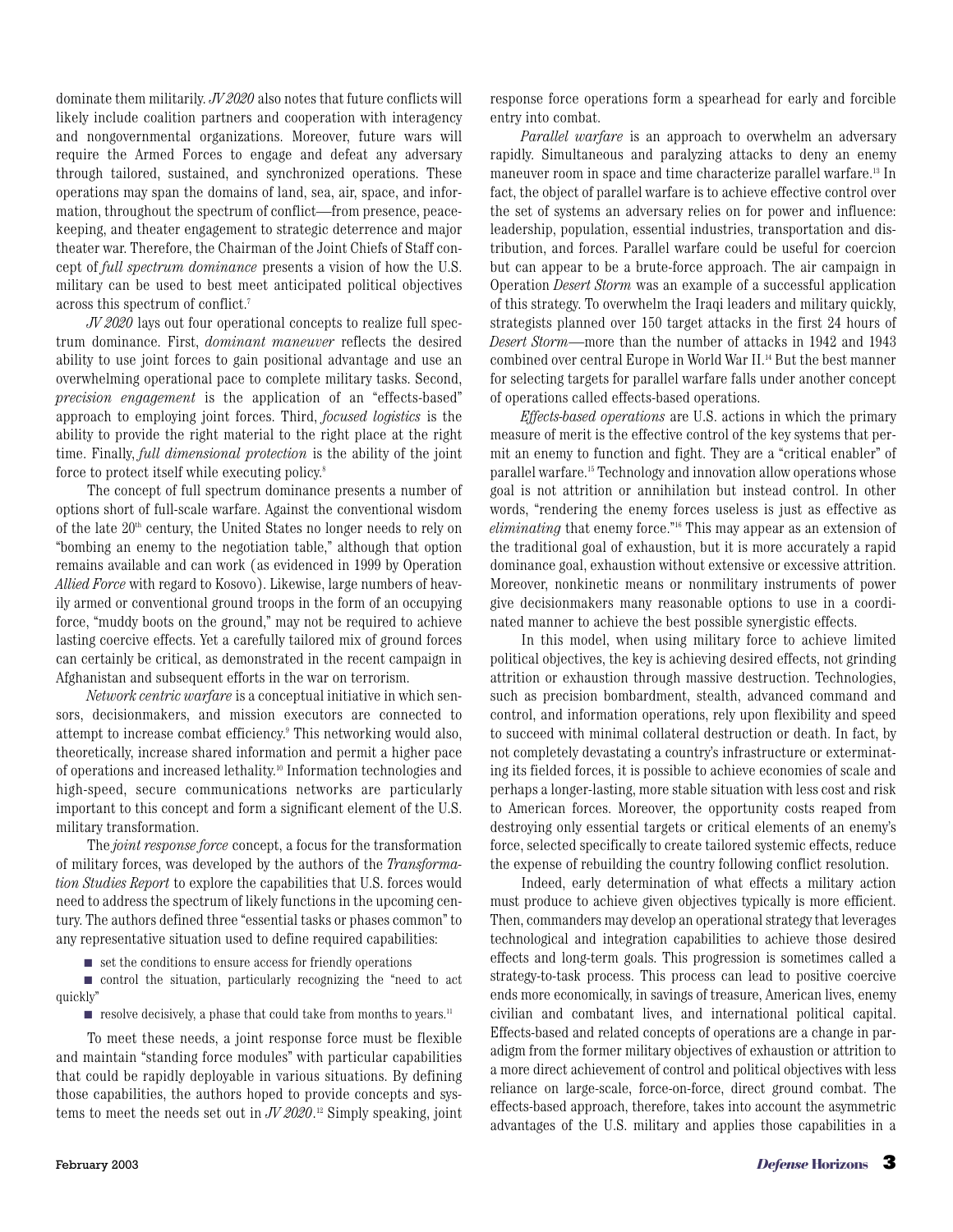measured, tailored manner to achieve specific limited objectives at reduced cost and risk.

Some critics incorrectly suggest that effects-based operations are merely a modernization of the age-old concepts of annihilation and attrition. The philosophy of effects-based operations specifically avoids the tremendous output of destructive force to annihilate an enemy completely, a modern political non sequitur. Moreover, through technological innovation and organizational and operational prowess, effects-based operations allow firepower to maximize the impact of limited U.S. forces to achieve battlefield goals previously unimagined for a modest sized force. For example, *Desert Storm* devastated Iraqi fielded forces through air power, allowing the ground offensive to rout a larger army relatively easily in about 3 days. In addition, Operation *Enduring Freedom*, wherein a limited introduction of special operations forces supplemented and expanded the accuracy and hence the effects of joint aerospace attacks, resulted in the low-cost destruction of the Taliban regime in weeks, not years.

*Rapid decisive operations* (RDO) is a concept that involves defeating an enemy by reducing its ability and will to fight through quickly deploying and employing forces. This is a theory of how to use U.S. forces to defeat an enemy rapidly and decisively, building on the concepts of effects-based operations and parallel warfare. Moreover, RDO emphasizes using combined arms to achieve a decisive victory though the term *decisive* may be qualified by the conditions and context of the conflict. However, a concern might be that a decisive defeat may not be the appropriate conclusion to a crisis, depending upon the situation. As stated by the commander, U.S. Joint Forces Command, rapid decisive operations is a concept to achieve rapid victory by attacking the coherence of an enemy's ability to fight. It is the synchronous application of the full range of our national capabilities in timely and direct effects-based operations. It employs our asymmetric advantages in knowledge, precision, and mobility of the joint force against critical functions to create maximum shock.<sup>17</sup>

*Decision dominance* is a strategy for the use of military force in concert with other instruments of power. This strategy involves considering the breadth of adversary options and eliminating those deemed undesirable through armed force as well as other means. The President can use economic, financial, political, diplomatic, and informational instruments of power, in concert with precise applications of tailored military force, to achieve specific effects. Effects-based operations are considered and integrated, and parallel attacks may also be appropriate. However, the absolute effectiveness of each instrument of national power varies with the relationship to the interests at stake and national will to fight. On the battlefield, as in the mind of the adversary leader, a strategy of decision dominance has certain rules and a structure that can be tailored for success in a given situation.

Certainly, contemporary coalition realities and the international strategic environment demand that the objectives in modern warfare be limited and not rely upon attrition or wanton destruction. There must be a broader set of goals and a long-term vision. Therefore, optimizing forces to achieve specific effects, particularly when applied in a campaign coordinated with diplomatic, economic, and information instruments, permits the tailored use of force to achieve coercive goals economically and efficiently. By their limited nature, these coercive ends are more deliberate than traditional warfare's annihilation or attrition, avoiding overkill while creating strategic effects. But estimating the escalation potential or pitfalls that either action or inaction might portend requires careful reflection.

By organizing enemy and friendly options and analyzing the fundamental moves available, it is possible to create a strategy to coerce an enemy methodically and ultimately succeed in achieving national objectives. On a battlefield or across a country, many concepts of operations instruct how to fight as U.S. forces, but not how to make the enemy do what the U.S. leadership desires. This is the strategic and operational gap that decision dominance attempts to fill.

## **Coercive Strategy and Concept of Operations**

Understanding enemy motivation and its decisionmaking process while optimizing one's own process is only a prelude to creating a successful coercive strategy. Besides requiring coherence in the political strategy and ensuring that military objectives directly extend from and support the political objectives, effective strategy requires examining the actions for all sides involved in the conflict.

*Brinksmanship and inept leadership certainly were consequential factors in this brief and one-sided [Gulf] war. However, the massive attack in the opening minutes of the air operation destroyed much of Iraq's control and communications infrastructure and it is not clear that Saddam Hussein or any successor could have successfully passed instructions, had they any to send.*

 $-\lambda$ lan Campen $18$ 

*To a surrounded enemy, you must leave a way of escape.* —Sun Tzu19

To apply decision dominance as a concept of operations when creating a winning strategy, it is imperative to anticipate what moves or choices the adversary can make or is likely to make. Then, through rapid decisionmaking, retasking, and kinetic or nonkinetic means, the U.S. commander can remove adversary options for action before or as the adversary decides to execute them. The goal is to add friction to slow the enemy decision loop and force the leader's hand in a nonsequential, multilevel confrontation. This presents enemy leaders with a significantly more difficult situation from which to recover than a series of sequential attacks or military action divorced from diplomatic, economic, or informational pressures. Yet achieving the military objectives gains in immediate and practical importance because they must be properly achieved to create the conditions to meet the desired higher-level political objectives.

However, an adversary has numerous options available before, or in reaction to, U.S. military involvement. Certainly, too many exist to plan a specific contingency for each possible case. Attempting to plan for every situation is a snare that can trap strategists working on a tight timeline. A typical solution is to plan for the *most likely, worst case,* and *least likely* enemy moves, then to consider basic branches and sequels. However, while planning, a strategist will see that methodically removing selected likely options from the enemy repertoire is much more efficient than attempting to react to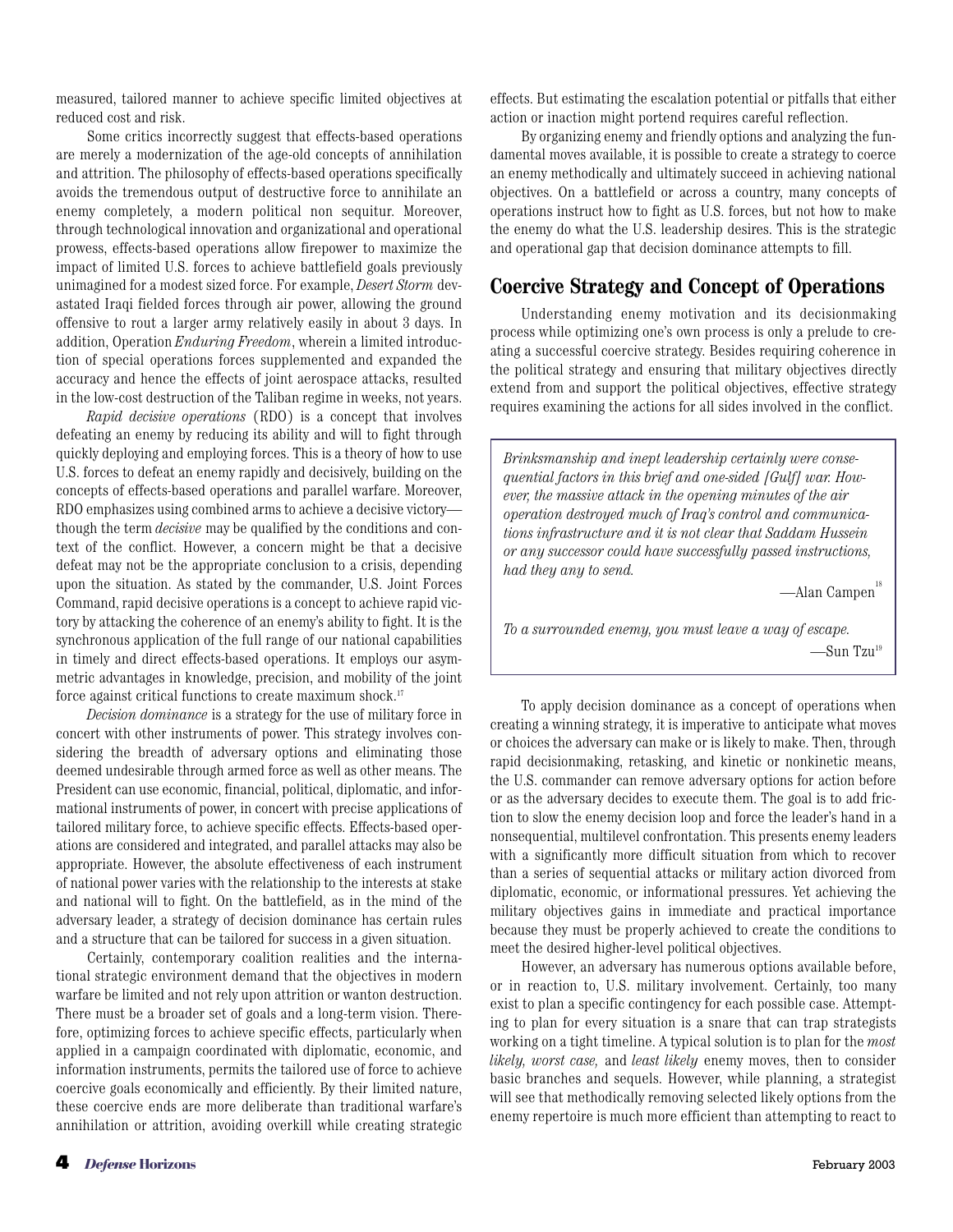all possibilities. Therefore, dominating an enemy leader's decisionmaking process involves a methodological approach to coercion that goes beyond servicing a target list. Instead, dominating the decision cycle promises economies in force and increases efficiency through careful manipulation of targets, messages, and the other instruments of power to increase the likelihood of predictable enemy reactions.

Adversaries share broad conventional options, which simplify the American strategist's planning task. Imagine a three-dimensional chessboard where both players move simultaneously. However, playing from the U.S. position, an American strategist seeks to be proactive, to take the initiative in a conflict that he may not have begun. This elicits responses that can be used to funnel an adversary's decisionmaking process affecting future decisions based on available options. There are three principal types of moves regardless of the complexity of the situation: withdraw or acquiesce; defend; and attack (figure 1).

## **Options /Actions Available**

First, the adversary may *withdraw*. If withdrawal from a given territory is the objective of the coercing coalition, then the game might be over militarily or at least reduced to an operation at the lower end of the spectrum of conflict, such as peacekeeping. An unexpected withdrawal can be a good strategic move, but the adversary typically must either fear the repercussions of not withdrawing



or hope to make nonmilitary gains beyond the battlefield. Both *Desert Storm* and *Allied Force* are examples in which an enemy withdrew rather than lose their flag. At the withdrawal, both Iraq and Serbia lost a degree of sovereignty, but they were not completely conquered, and the rogue government remained at least partially in control (more temporarily in the case of Slobodan Milosevic). However, adversaries may execute other options before they are convinced to withdraw or acquiesce.

If an adversary chooses to *defend*, three basic options are available: moves that delay, defend, or reinforce a position. Though withdrawal might also buy time and prevent continued military action, these options do not involve removing armies or abandoning large expanses of terrain. An adversary may elect to *delay*. This is a timebuying move that assumes sequential play and is therefore weak against a tighter decision loop. An example might be an enemy's call for a truce without the actual intent to come to a compromised settlement. North Vietnam used this tactic during the Vietnam War, electing to engage in talks to buy a "time-out." 20

An enemy may simply choose to *defend*. Self-defense is typically expected, but defense may also be an end in itself. Iraqi intransigence in the face of allied strikes during Operation *Desert Fox* in December 1998 provides an example of this strategy whereby Saddam Hussein decided to weather 3 days of limited aerial strikes rather than allow United Nations inspectors back onto Iraqi territory. Saddam achieved his goals of eliminating arms inspectors at relatively low cost for 4 years by defending and holding. In Afghanistan, from October to December 2001, the Taliban attempted to defend and weather attacks from the U.S.-led coalition. However, in this case, the "defend to buy time" strategy was unsuccessful and led to regime collapse. In some cases, the choice to defend may simply be a result of the abdication of a decision or the lack of ability to make another decision—and local commanders act in self-defense.

Finally, the last time-buying alternative is for an adversary to *reinforce*. This is a provocative move and therefore not necessarily a neutral choice. Reinforcing is itself a decision to act, though perhaps not to engage. An adversary may also reinforce in secrecy while employing another delaying move as a diversion, for example. Saddam's movement of forces while attempting to remain below the U.S. threshold for a massive attack was repeated throughout the 1990s in northern and southern Iraq, demonstrating examples of this chessboard action. The risk to Saddam was retaliation and more significant destruction of Iraqi assets. His potential gains were in basic positioning and in eroding of American and international resolve for demarche enforcement.

The last category includes aggressive actions that may involve highly destructive combat on the ground, in the air or sea, or in cyberspace.21 *Attack*—including a conventional direct attack or an asymmetric escalation, with the objective to win or gain advantage by force and arms—is an option frequently observed. For American strategists, an enemy action might be required before direct U.S. military involvement is precipitated. This is the penultimate aggressive decision the enemy may make. An example of an attack, as defined here, occurred when Israel elected to strike Arab forces preemptively as these forces were preparing for an assault, starting the 1967 Six Day War. Another occurred when Arab forces launched a surprise attack against Israel, beginning the 1973 Yom Kippur War. Iraq's 1991 attack on Kuwait also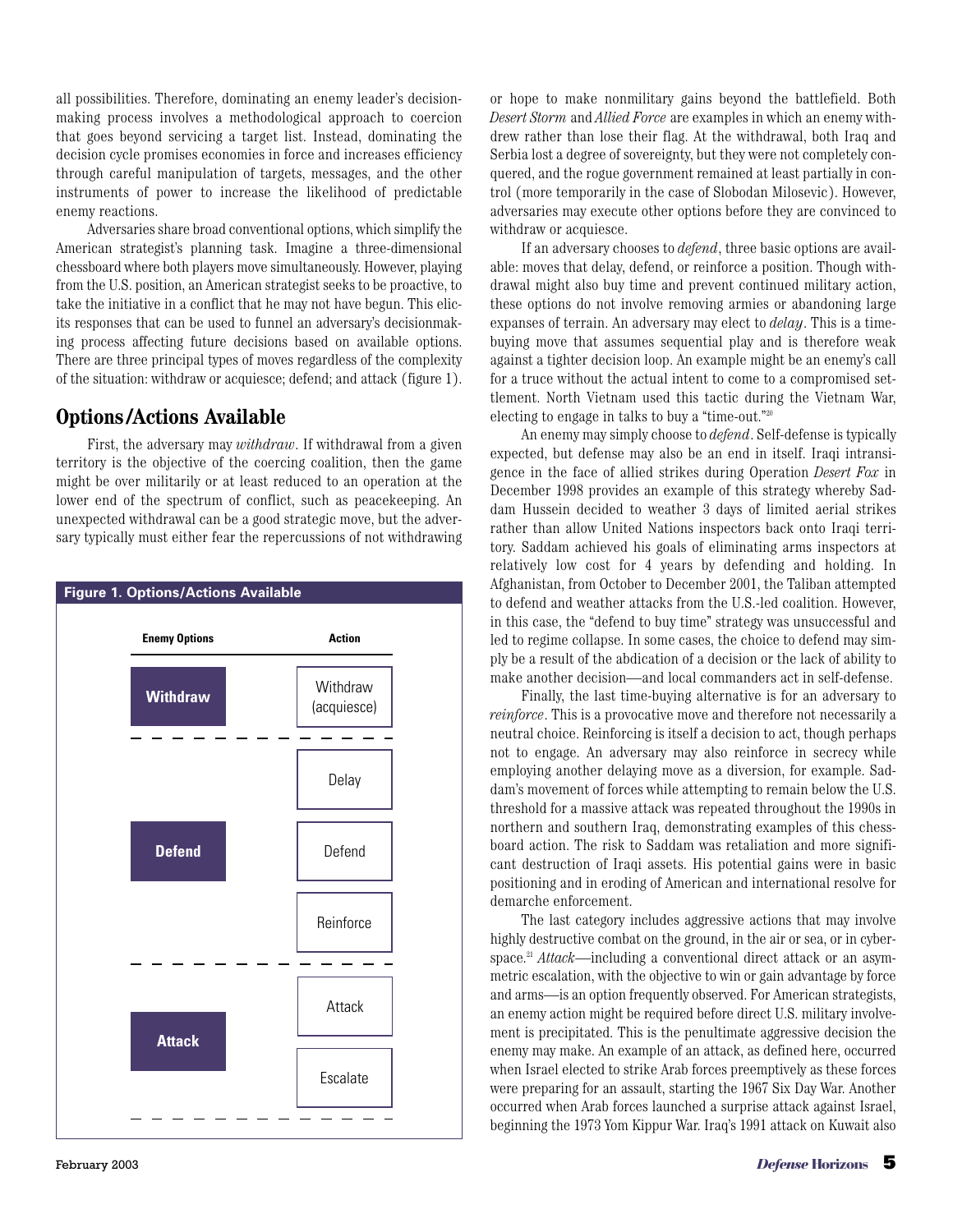falls into this category for U.S. strategists and policymakers, though Iraq rapidly went from *attack* to *defend* mode. Although al Qaeda is a transnational, nonstate actor, the attacks on American barracks in Saudi Arabia, the American embassy bombings in Kenya and Tanzania, the attack against the USS *Cole* in Yemen, and the September 11 hijackings and subsequent attacks against the U.S. homeland are asymmetric examples of offensive attacks on a global scale.

The enemy's ultimate option if already engaged in fighting is to *escalate*. The escalation may be in the conduct or expanse of the conflict, or it may involve internal atrocities or weapons of mass destruction. An escalation in conduct could include using more destructive (or less discriminating) weapons or tactics. An escalation in expanse may involve attacks against disinterested or uninvolved third parties in an effort to complicate coalition decisionmaking. An example occurred when Saddam Hussein launched Scud missiles against Israel during the 1991 Gulf War. Israel was not a coalition partner, yet against modern conventions of war, its civilians were targeted by Iraq—while the military forces of some coalition partners who even shared a border with Iraq, such as Syria or Turkey, were purposefully not subjected to missile attacks.

Before making any move, the strategist must anticipate the policy and resultant objectives and prepare for the most likely course of action. Then, the strategist may plan to remove or limit the adversary's options. First, the strategist must understand the U.S. and coalition political objectives, limitations, and level of commitment. Second, the strategist must determine a strategy designed to achieve those by selecting military objectives whose effects lead to successfully achieving the political objectives. Third, the strategist must recognize and thoroughly investigate potential targets whose destruction, manipulation, or dispersal will achieve those desired effects. Many refer to this procedure as a center of gravity (COG) analysis: looking for key elements of enemy power and then performing a nodal analysis, an investigation into what detailed elements are linked with each COG that provides power, communication, transportation, direction, and so forth.22 Meanwhile, attention also is given to mitigating the worst possible outcome or actions. Fourth, the combatant commander implements the strategy and assesses it continuously. This assessment requires well-defined measures of merit, continuous postattack/action analysis, and a feedback loop to reorient the commander—allowing him to adjust objectives if the initial goals become unrealizable within the bounds of the political constraints.

Decision dominance requires methodical removal of the adversary's sanctuary in both space and time. The ultimate goal, therefore, is to interrupt and affect the enemy decisionmaking process by working within their decision cycle, removing the sanctuary of time, while simultaneously eliminating their options, removing the sanctuary of space. This herding process illustrates decision dominance: dictating the enemy decisionmaking process through pressure and removal of options and steering the enemy decisionmaker into a position where the adversary leaders can neither exploit options nor gain an advantage without suffering unacceptable costs.

By understanding that the enemy has several options available, a strategist can identify and select targets to remove or limit enemy capability to escalate, attack, or reinforce (figure 2). Commanders can then destroy these targets by force while influencing and shaping other concurrent objectives by using whichever instrument is

#### **Figure 2. Spectrum of Conflict and Enemy Options**



best suited to achieve the desired effect. Later, after slowing the enemy leader's decision cycle and limiting adversary options, the U.S. commander can coordinate with civilian agencies to use all the Nation's instruments of power to narrow enemy options further and shape their future actions to attain the desired end state.

### **Spectrum of Conflict and Enemy Options**

The principal limiting factor for any effects-based strategy, and hence decision dominance, is intelligence—but it is also the principal enabler. Greater quantities of intelligence gathered in increasing levels of detail are required to achieve the knowledge necessary to pinpoint effects. Intelligence preparation of the battlefield is also necessary, particularly to prepare for escalation or for a situation in which the enemy is susceptible to coercion through destruction of fielded forces.

A secondary limiting factor is real-time capability, the ability to detect, analyze, and attack or manipulate a target almost immediately, then assess the results. This capability is commonly called the sensor-to-shooter loop. To tighten this loop, decisionmakers must force critical knowledge down to lower levels of command and encourage execution as rapidly as possible. This may produce a "sensor-to-shooter in minutes" standard, a capability most potential adversary states or groups will not likely achieve soon. To produce a specific effect against a target in the shortest timeline possible, the warfighters' goal is to "find-fix-target-track-kill-assess" seamlessly and rapidly. Advanced command, control, computers, and sensor technologies, new weapons, and effects-based operations planning contribute to future U.S. and coalition success by enabling this dynamic decisionmaking advantage.

Finally, to execute the full spectrum dominance of *JV 2020*, the strategist must plan to eliminate undesirable options available to the adversary while using friction to increase the enemy leadership decision cycle. Understanding, then removing, enemy options to defend, attack, or withdraw may permit a methodical manner of coercion. The friction increases costs for the enemy and reduces their capability to adapt efficiently. The countering of deadly enemies with precise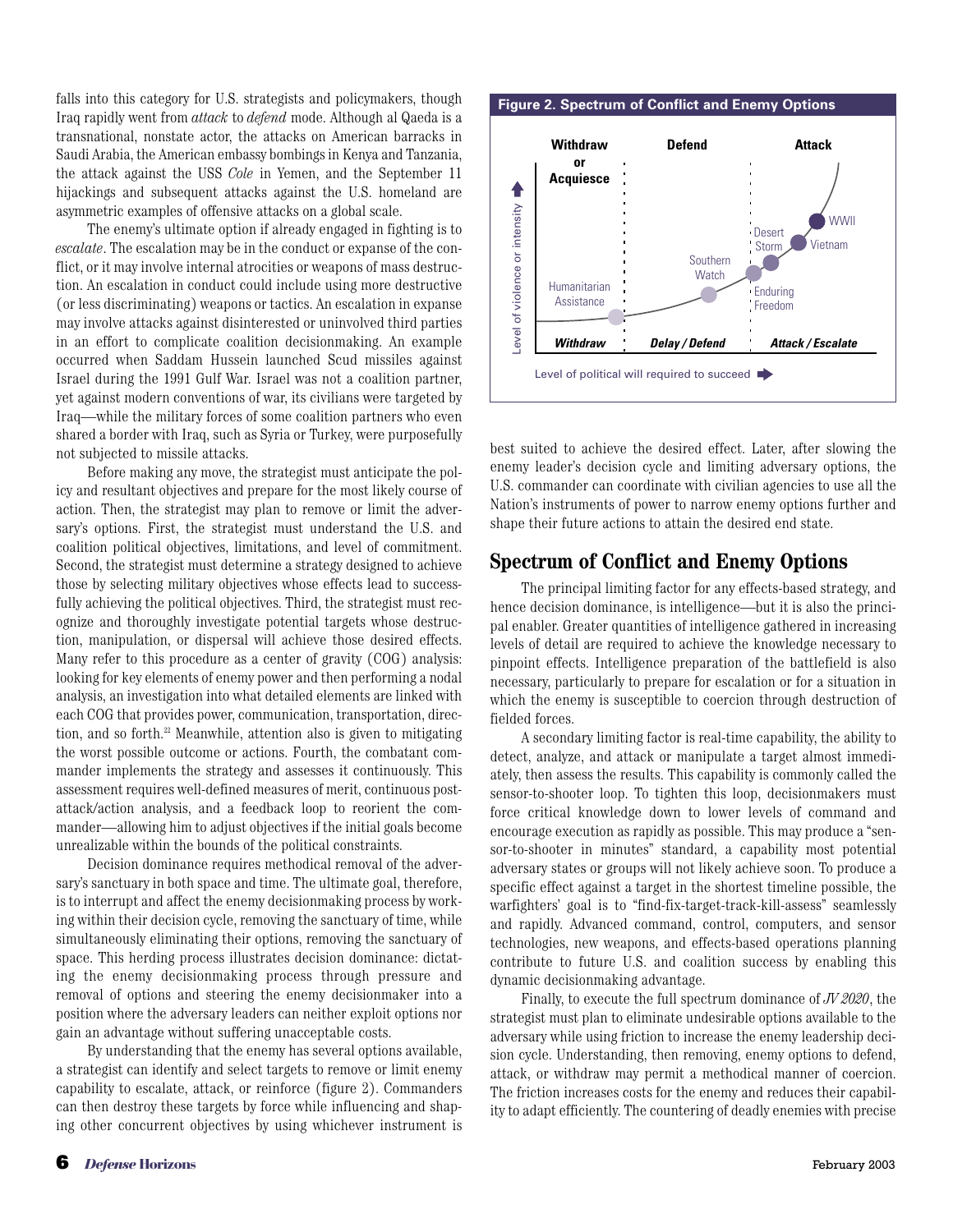information, rapid decisions, and swift execution of effects-based planning makes coercion with force more acceptable to, and perhaps more possible for, the United States. This paradigm is preferable to ad hoc targeting, attrition-based planning, servicing target lists, and wholesale destruction of either fielded forces or infrastructure. Yet there are implications of using a strategy of decision dominance.

## **Implications and Conclusion**

Decision dominance is now possible by exploiting technology and innovation to achieve long-term success through economical effects-based planning. This concept is a departure from the traditional Napoleonic warfighting philosophies of attrition or annihilation. Tightening the friendly decision loop by effective data fusion will provide politically acceptable and flexible options for conflict resolution across the spectrum of conflict. Then, if policymakers require the use of force, both kinetic and nonkinetic means can contribute to achieving national security objectives, even while operating under contemporary coalition and global political constraints.

Indeed, planning for decision dominance could apply to a traditional large-scale, force-on-force war. However, as lower-level conflicts appear more likely, investment in the technologies and adaptive plan-

*Generally in war the best policy is to take a state intact; to ruin it is inferior to this. Li Ch'uan: Do not put a premium on killing.*

—Sun Tzu23

ning required to exploit the American transformational asymmetric advantages of data fusion and rapid, accurate decisionmaking will undoubtedly pay off in low- to medium-intensity conflicts, typically spurred by rogue or recalcitrant leaders or states, that are certain to present challenges to the United States.

The decision dominance model has several more implications. It is increasingly imperative that strategists be thoroughly aware of political considerations, such as operating in a coalition environment. Coalition operations can use decision dominance strategies, but with the recognition that requiring unanimous consent or additional layers of decisionmaking on the friendly side will increase the difficulty in executing an effective strategy against a despotic enemy unencumbered by such a governor when making combat decisions. Moreover, U.S. and allied decisionmakers must recognize the necessity to plan for and execute effects-based operations and to consider the importance of skillfully crafted rules of engagement. The need for enhanced intelligence and training for accurate center of gravity and nodal analyses will continue to increase. Additionally, space and communications personnel must be involved in strategic planning at the outset, to achieve coherent mission planning as well as reconnaissance and analysis planning. A different future force mix and the need for new military and interagency organizations might also be implications of the new strategic environment, exploiting U.S. asymmetric advantages, and the tack of ongoing military transformation efforts.

The need for better data fusion is certainly a key implication. Bandwidth and processing capability of current command, control, computers, and sensors architectures are limited. Host country wiring, access on military bases, up and downlink capacity, and access to commercial satellites, for example, influence data transfer and data fusion capabilities. This problem of bandwidth and communications infrastructure is analogous to, and as appealing as, an anaconda digesting a pig.24 Thus, getting data might be easier than transferring *usable* information to the shooter in time to cause the desired effect. New database technologies may be required to facilitate rapid data manipulation and user access. With sufficient funding and attention, RMA data fusion capabilities may help the United States achieve political ends, or modify adversary behavior, with lower risk and cost to both sides—and common approaches between services and between allies are a necessity in joint transformational efforts.

Certainly, reliance on technology will not supplant good strategy and progressive thinking. Moreover, the employment of multiple and well-integrated instruments of power will remain necessary to achieve many desired political objectives. Strategists must understand the extent of political will, exploit the asymmetric advantages of rapid and accurate decisionmaking, tailor their strategy to initiate coercion through shaping the available options for the adversary, and employ the minimum force necessary to cause desired effects (not simply to attrite enemy forces). These are not easy tasks. But attention to these details will set the conditions that allow U.S. commanders to dominate enemy decisions rapidly. The result will be to overwhelm enemy strategy—the common, ultimate goal of parallel warfare, rapid decisive operations, effects-based operations, and ultimately full-spectrum dominance. The ability to dominate an adversary quickly with fewer overall risks and at a relatively lower cost, across the spectrum of warfare, will become the sine qua non for information-age military strategists.

Aerospace and information power are presently preferred military tools to employ for coercive situations, based on the search for lower risk and lower cost solutions. Therefore, it is increasingly critical to move toward a strategy that does not rely on attrition or annihilation and that affects the mechanisms permitting the enemy to be defeated economically. Deliberate and methodical application of this decision dominance strategy will promote the goal of full-spectrum dominance by shaping and dominating an adversary's decisionmaking cycle and understanding how, when, and why the enemy leader will realize defeat. Indeed, future political realities may not permit America to apply crushing, overwhelming, and sustained force as in the past. Nevertheless, transformational technologies should be compatible along the entire spectrum of conflict, and strategies favoring these U.S. asymmetric advantages must be fully exploited.

## **Notes**

<sup>1</sup> Field Marshal August Graf von Gneisenau, in Peter G. Tsouras, *Warrior's Words* (London: Arms and Armour Press, 1994), 405.

<sup>2</sup> Carl von Clausewitz, *On War*, ed. and trans. Michael Howard and Peter Paret (Princeton: Princeton University Press, 1976), 88.

<sup>3</sup> Gordon A. Craig, "Delbrück: The Military Historian," in *Makers of Modern Strategy*, ed. Peter Paret (Princeton: Princeton University Press, 1986), 341–342. Building on Clausewitz' concept of total and limited war, Delbrück used the terms *Niederwerfungsstrategie* (the strategy of annihilation) and *Ermattungsstrategie* (the strategy of exhaustion), which he also called the two-pole strategy. Annihilation had